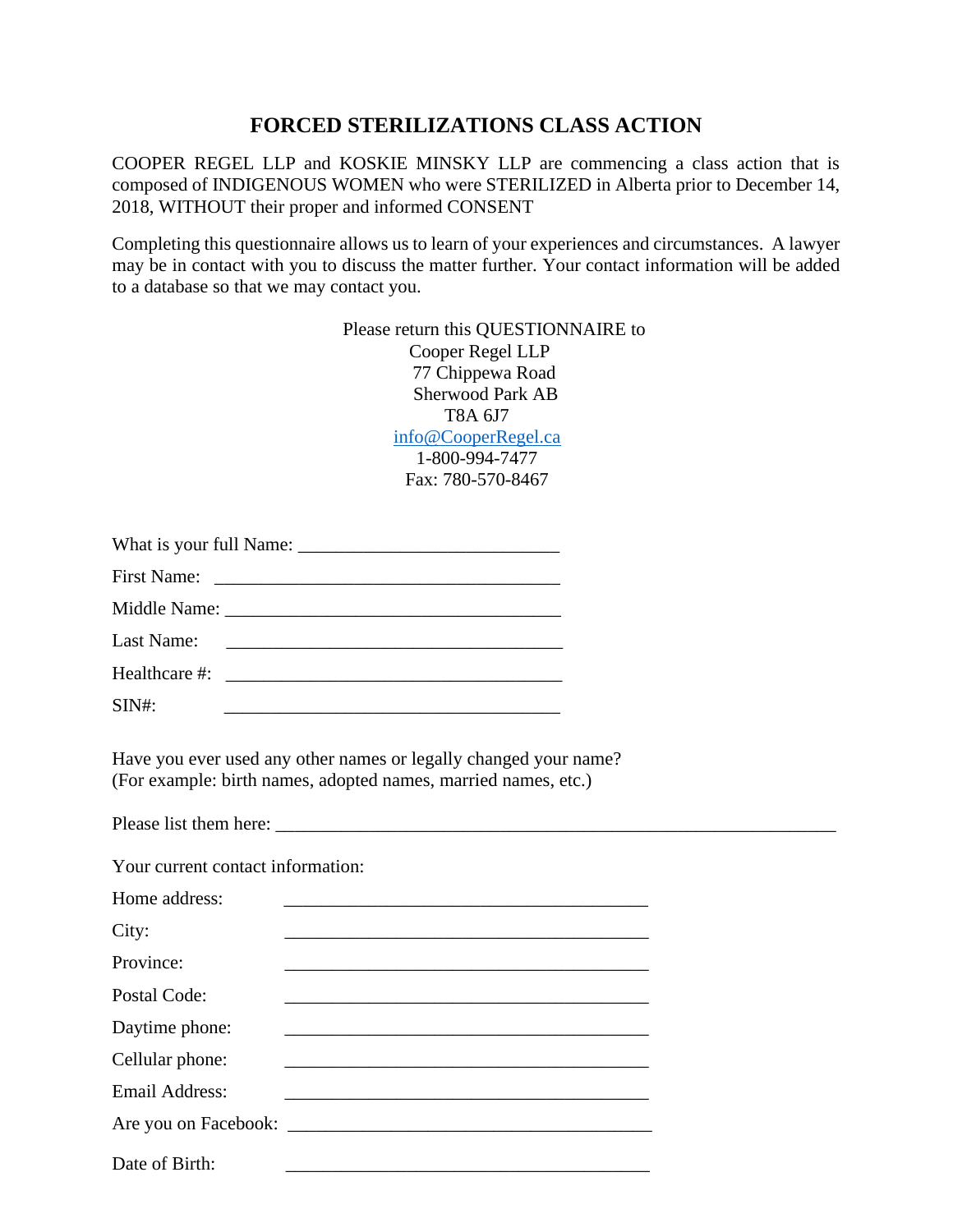| ,我们也不会有什么。""我们的人,我们也不会有什么?""我们的人,我们也不会有什么?""我们的人,我们也不会有什么?""我们的人,我们也不会有什么?""我们的人 |                                                                                                           |
|----------------------------------------------------------------------------------|-----------------------------------------------------------------------------------------------------------|
|                                                                                  |                                                                                                           |
|                                                                                  | Are you First Nations/Metis/Inuit (please indicate): ____________________________                         |
|                                                                                  | Please provide your registration/status/treaty number here: ____________________                          |
|                                                                                  | Where did the sterilization take place?                                                                   |
|                                                                                  | Hospital:                                                                                                 |
|                                                                                  | City/Town:                                                                                                |
|                                                                                  | Province:                                                                                                 |
|                                                                                  |                                                                                                           |
|                                                                                  |                                                                                                           |
|                                                                                  |                                                                                                           |
|                                                                                  | Was anyone else asked for permission, besides yourself, to complete this surgery? (i.e., Parent,          |
|                                                                                  | What was the purpose of the surgery as described by your doctor/health care provider:                     |
|                                                                                  | If so, was there a medical reason provided? (Please explain the reasoning they provided, if any):         |
|                                                                                  | Were you given an opportunity to decide for yourself whether you wanted a tubal ligation:                 |
|                                                                                  |                                                                                                           |
|                                                                                  | Were you sent to a different clinic or hospital outside of your regular obgyn/general practice<br>doctor: |
|                                                                                  | Are you aware of what type of tubal ligation you received? (Cut and tied tubes or cauterized              |
|                                                                                  |                                                                                                           |
|                                                                                  |                                                                                                           |

PLEASE NOTE: At This Time, **WE ARE NOT RETAINED,** and you are not our client. This Information Is collected for our database for information and contact purposes only.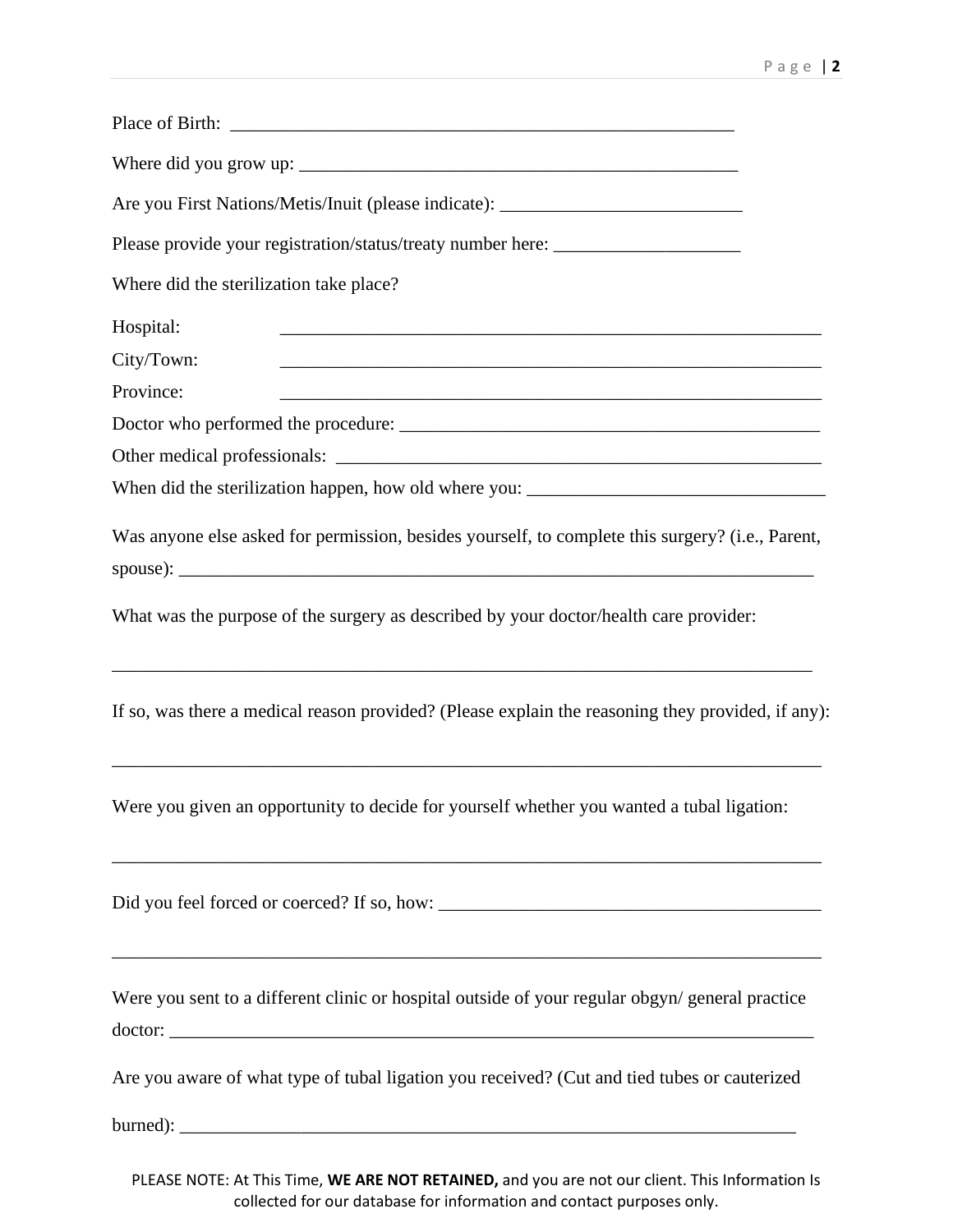Were you made aware of any opportunity to reverse the tubal ligation you received:

Were you offered advice on other forms of birth control outside of a tubal ligation:

\_\_\_\_\_\_\_\_\_\_\_\_\_\_\_\_\_\_\_\_\_\_\_\_\_\_\_\_\_\_\_\_\_\_\_\_\_\_\_\_\_\_\_\_\_\_\_\_\_\_\_\_\_\_\_\_\_\_\_\_\_\_\_\_\_\_

\_\_\_\_\_\_\_\_\_\_\_\_\_\_\_\_\_\_\_\_\_\_\_\_\_\_\_\_\_\_\_\_\_\_\_\_\_\_\_\_\_\_\_\_\_\_\_\_\_\_\_\_\_\_\_\_\_\_\_\_\_\_\_\_\_\_

Did you or did you suffer from any other forms of reproductive disease/conditions:

\_\_\_\_\_\_\_\_\_\_\_\_\_\_\_\_\_\_\_\_\_\_\_\_\_\_\_\_\_\_\_\_\_\_\_\_\_\_\_\_\_\_\_\_\_\_\_\_\_\_\_\_\_\_\_\_\_\_\_\_\_\_\_\_\_\_

Were there any subsequent physical affects/ responses in your body? (Health issues, scarring, injury, resulting symptoms):

When did you discover that this happened to you: \_\_\_\_\_\_\_\_\_\_\_\_\_\_\_\_\_\_\_\_\_\_\_\_\_\_\_\_\_\_\_\_

\_\_\_\_\_\_\_\_\_\_\_\_\_\_\_\_\_\_\_\_\_\_\_\_\_\_\_\_\_\_\_\_\_\_\_\_\_\_\_\_\_\_\_\_\_\_\_\_\_\_\_\_\_\_\_\_\_\_\_\_\_\_\_\_\_\_\_\_\_\_\_\_\_

Did you already have children? Were you planning on having others: \_\_\_\_\_\_\_\_\_\_\_\_\_\_

Do you have any underlying medical conditions? (i.e., Cancer, MS, etc):

Did you suffer any injury to your pelvic region before or after the surgery which is unrelated to the tubal ligation:

\_\_\_\_\_\_\_\_\_\_\_\_\_\_\_\_\_\_\_\_\_\_\_\_\_\_\_\_\_\_\_\_\_\_\_\_\_\_\_\_\_\_\_\_\_\_\_\_\_\_\_\_\_\_\_\_\_\_\_\_\_\_\_\_\_\_\_\_\_\_\_\_\_

How many children do you have?

| Names | <b>DOB</b> | Place of birth |
|-------|------------|----------------|
|       |            |                |
|       |            |                |
|       |            |                |
|       |            |                |
|       |            |                |
|       |            |                |

PLEASE NOTE: At This Time, **WE ARE NOT RETAINED,** and you are not our client. This Information Is collected for our database for information and contact purposes only.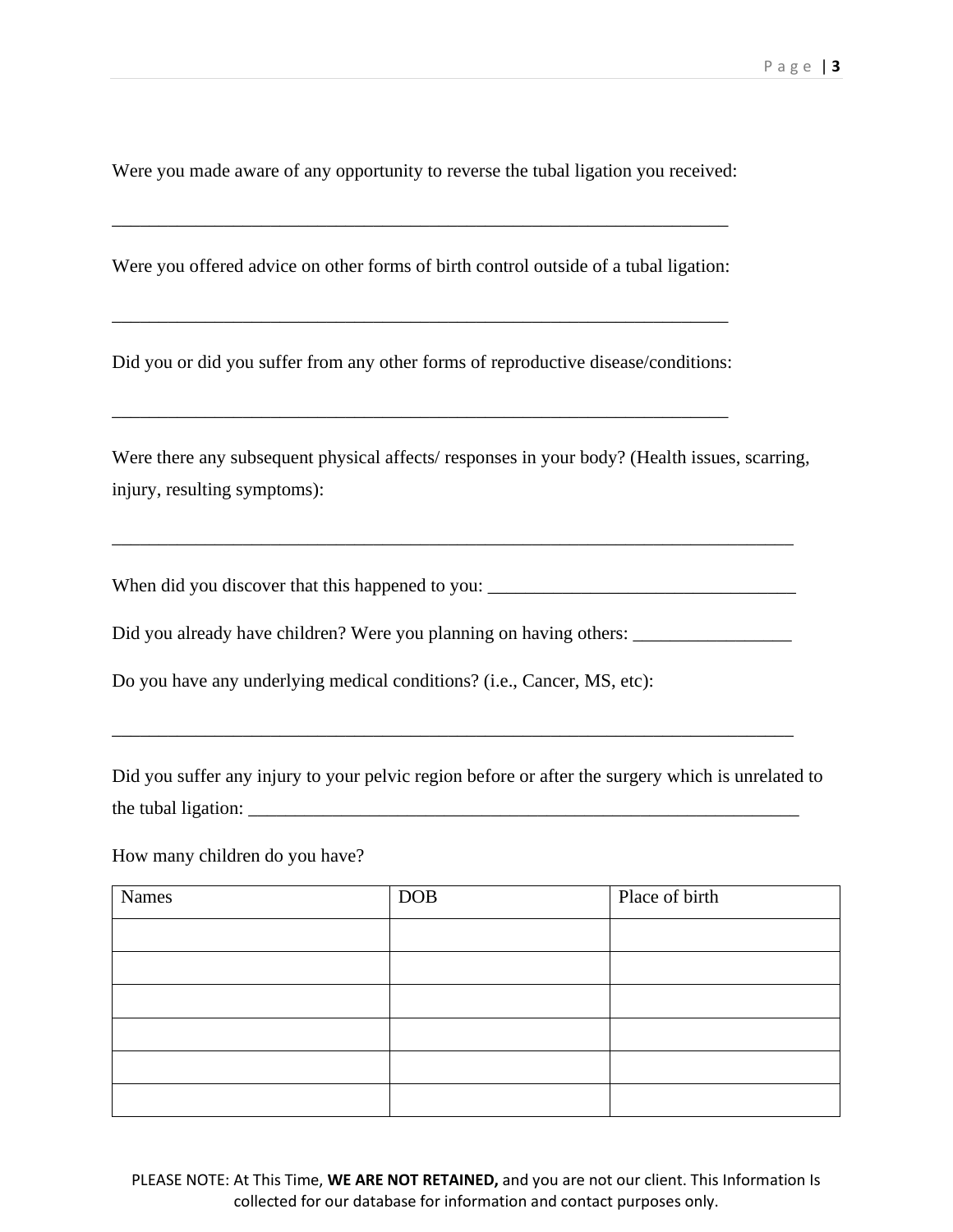Please describe the circumstances surrounding the sterilizations and any details you remember of the event:

How has this experience affected your life overall? Please describe:

Have you had any other pelvic surgery (either before or after):

PLEASE NOTE: At This Time, WE ARE NOT RETAINED, and you are not our client. This Information Is collected for our database for information and contact purposes only.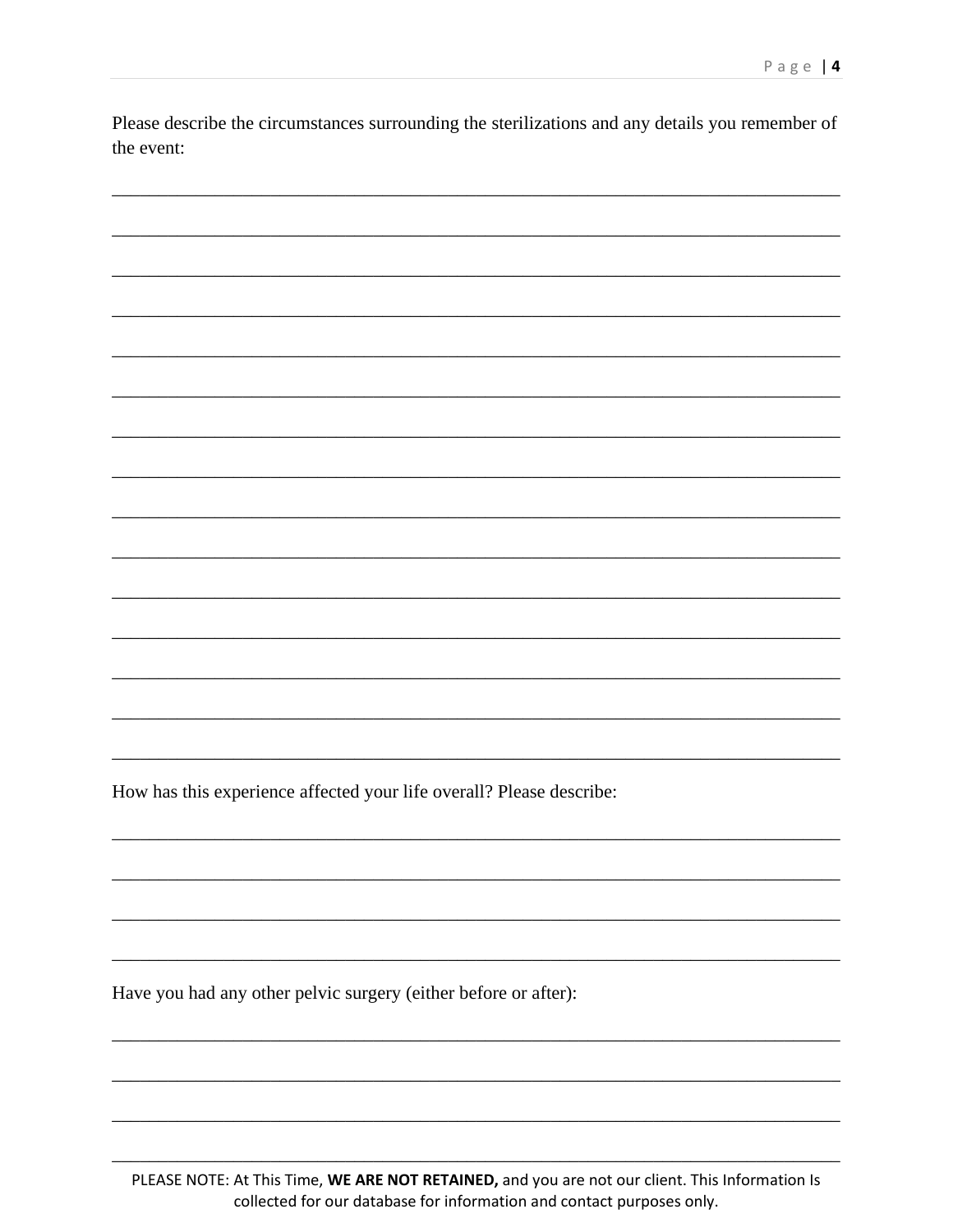What impact did the forced sterilization have on your life in terms of the following:

\_\_\_\_\_\_\_\_\_\_\_\_\_\_\_\_\_\_\_\_\_\_\_\_\_\_\_\_\_\_\_\_\_\_\_\_\_\_\_\_\_\_\_\_\_\_\_\_\_\_\_\_\_\_\_\_\_\_\_\_\_\_\_\_\_\_\_\_\_\_\_\_\_\_\_\_\_\_

\_\_\_\_\_\_\_\_\_\_\_\_\_\_\_\_\_\_\_\_\_\_\_\_\_\_\_\_\_\_\_\_\_\_\_\_\_\_\_\_\_\_\_\_\_\_\_\_\_\_\_\_\_\_\_\_\_\_\_\_\_\_\_\_\_\_\_\_\_\_\_\_\_\_\_\_\_\_

\_\_\_\_\_\_\_\_\_\_\_\_\_\_\_\_\_\_\_\_\_\_\_\_\_\_\_\_\_\_\_\_\_\_\_\_\_\_\_\_\_\_\_\_\_\_\_\_\_\_\_\_\_\_\_\_\_\_\_\_\_\_\_\_\_\_\_\_\_\_\_\_\_\_\_\_\_\_

\_\_\_\_\_\_\_\_\_\_\_\_\_\_\_\_\_\_\_\_\_\_\_\_\_\_\_\_\_\_\_\_\_\_\_\_\_\_\_\_\_\_\_\_\_\_\_\_\_\_\_\_\_\_\_\_\_\_\_\_\_\_\_\_\_\_\_\_\_\_\_\_\_\_\_\_\_\_

\_\_\_\_\_\_\_\_\_\_\_\_\_\_\_\_\_\_\_\_\_\_\_\_\_\_\_\_\_\_\_\_\_\_\_\_\_\_\_\_\_\_\_\_\_\_\_\_\_\_\_\_\_\_\_\_\_\_\_\_\_\_\_\_\_\_\_\_\_\_\_\_\_\_\_\_\_\_

\_\_\_\_\_\_\_\_\_\_\_\_\_\_\_\_\_\_\_\_\_\_\_\_\_\_\_\_\_\_\_\_\_\_\_\_\_\_\_\_\_\_\_\_\_\_\_\_\_\_\_\_\_\_\_\_\_\_\_\_\_\_\_\_\_\_\_\_\_\_\_\_\_\_\_\_\_\_

\_\_\_\_\_\_\_\_\_\_\_\_\_\_\_\_\_\_\_\_\_\_\_\_\_\_\_\_\_\_\_\_\_\_\_\_\_\_\_\_\_\_\_\_\_\_\_\_\_\_\_\_\_\_\_\_\_\_\_\_\_\_\_\_\_\_\_\_\_\_\_\_\_\_\_\_\_\_

\_\_\_\_\_\_\_\_\_\_\_\_\_\_\_\_\_\_\_\_\_\_\_\_\_\_\_\_\_\_\_\_\_\_\_\_\_\_\_\_\_\_\_\_\_\_\_\_\_\_\_\_\_\_\_\_\_\_\_\_\_\_\_\_\_\_\_\_\_\_\_\_\_\_\_\_\_\_

\_\_\_\_\_\_\_\_\_\_\_\_\_\_\_\_\_\_\_\_\_\_\_\_\_\_\_\_\_\_\_\_\_\_\_\_\_\_\_\_\_\_\_\_\_\_\_\_\_\_\_\_\_\_\_\_\_\_\_\_\_\_\_\_\_\_\_\_\_\_\_\_\_\_\_\_\_\_

\_\_\_\_\_\_\_\_\_\_\_\_\_\_\_\_\_\_\_\_\_\_\_\_\_\_\_\_\_\_\_\_\_\_\_\_\_\_\_\_\_\_\_\_\_\_\_\_\_\_\_\_\_\_\_\_\_\_\_\_\_\_\_\_\_\_\_\_\_\_\_\_\_\_\_\_\_\_

\_\_\_\_\_\_\_\_\_\_\_\_\_\_\_\_\_\_\_\_\_\_\_\_\_\_\_\_\_\_\_\_\_\_\_\_\_\_\_\_\_\_\_\_\_\_\_\_\_\_\_\_\_\_\_\_\_\_\_\_\_\_\_\_\_\_\_\_\_\_\_\_\_\_\_\_\_\_

\_\_\_\_\_\_\_\_\_\_\_\_\_\_\_\_\_\_\_\_\_\_\_\_\_\_\_\_\_\_\_\_\_\_\_\_\_\_\_\_\_\_\_\_\_\_\_\_\_\_\_\_\_\_\_\_\_\_\_\_\_\_\_\_\_\_\_\_\_\_\_\_\_\_\_\_\_\_

\_\_\_\_\_\_\_\_\_\_\_\_\_\_\_\_\_\_\_\_\_\_\_\_\_\_\_\_\_\_\_\_\_\_\_\_\_\_\_\_\_\_\_\_\_\_\_\_\_\_\_\_\_\_\_\_\_\_\_\_\_\_\_\_\_\_\_\_\_\_\_\_\_\_\_\_\_\_

\_\_\_\_\_\_\_\_\_\_\_\_\_\_\_\_\_\_\_\_\_\_\_\_\_\_\_\_\_\_\_\_\_\_\_\_\_\_\_\_\_\_\_\_\_\_\_\_\_\_\_\_\_\_\_\_\_\_\_\_\_\_\_\_\_\_\_\_\_\_\_\_\_\_\_\_\_\_

- Physical injuries
- Trust of medical professionals, persons in authority.
- Marriages or common-law relationships
- Relationships with own children
- Anxiety, shame, and guilt
- Self-image, self-esteem, and self-confidence
- Other:

Please list any/all hospitals, clinics you have visited since that you can remember:

| Hospital/Clinic | City/Town |
|-----------------|-----------|
|                 |           |

PLEASE NOTE: At This Time, **WE ARE NOT RETAINED,** and you are not our client. This Information Is collected for our database for information and contact purposes only.